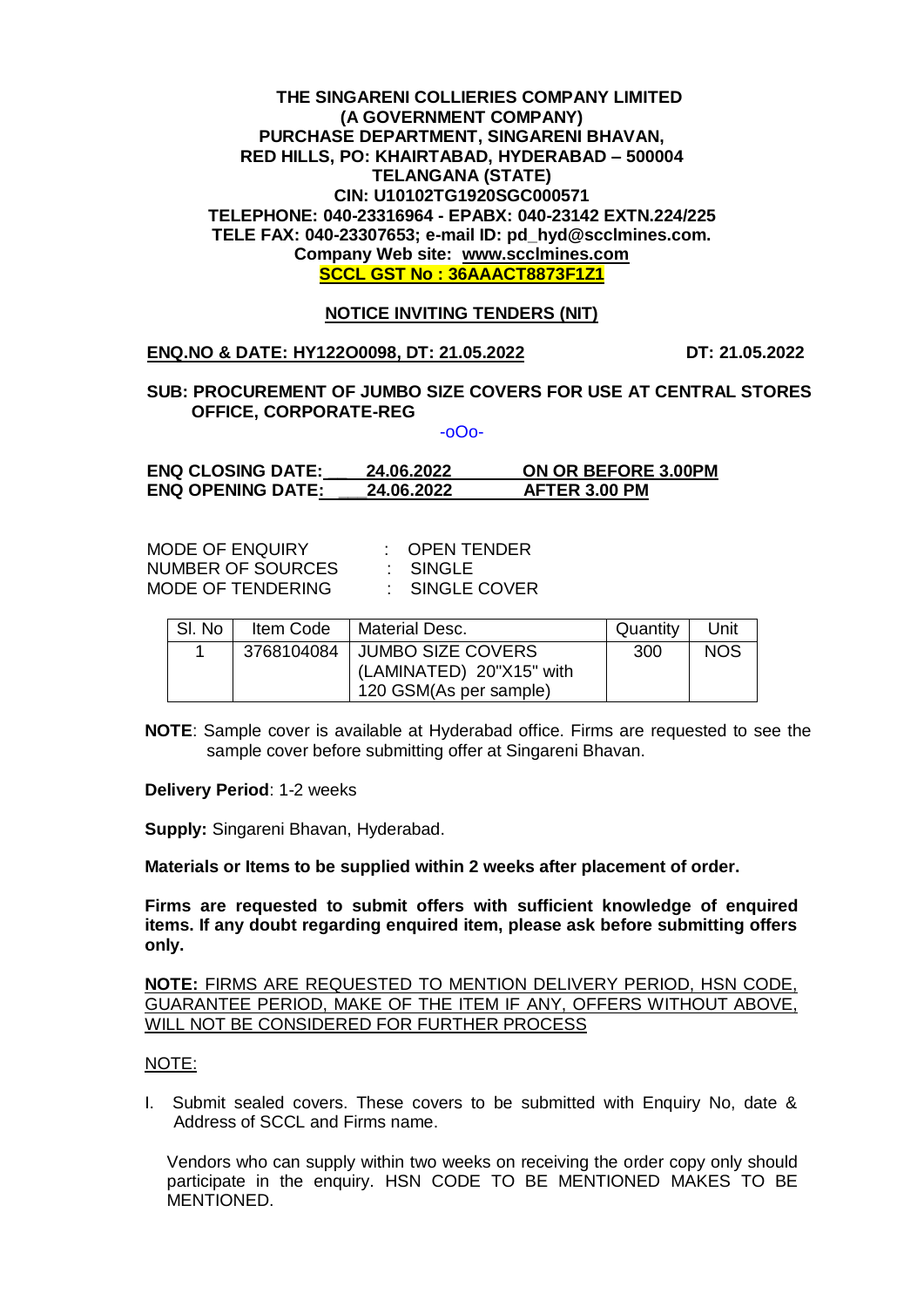- A. Offers are invited from vendors located in Hyderabad/Secunderabad vendors only will be considered.
- B. OFFER VALIDITY: Bidder shall keep the offer valid for a period of 4 months from the date of opening of the tenders. The offer with less validity period than stipulated is liable for rejection.
- C. GST (GOODS AND SERVICE TAX) registration certificate to be submitted along with material HSN/SAC CODE. The applicability of GST & other taxes, if any, in % shall be clearly mentioned an extra.
- D. The bidders offered without any GST & other taxes, their landed cost will be arrived by taking maximum GST% quoted by other bidders.

# **A) GENERAL TERMS AND CONDITIONS**

- a. Validity, delivery period, GST, Warranty / Guarantee to be mentioned.
- b. Tenders received after stipulated time and date will not be considered for whatsoever reasons thereof.
- c. Quotation must be on a paper identifying the firm with telephone number etc. They should be clear and free from corrections and erasing.
- d. Rate quoted by you should be valid for 120 days from the date of opening of tenders and no revision of rates will be permitted during the above period.
- e. Rate should be quoted as per the sizes / units / makes / brands asked for otherwise such offers will not be considered.
- f. The quantity shown in the enquiry is not firm and fixed. It may be increased /decreased.
- g. The material is to be supplied as per the tender enquiry and should be delivered at **Singareni Bhavan, Hyderabad**. No transportation charges will be paid separately unless it is mentioned in the offer clearly. Mention whether the offer is Ex-showroom, Ex-work or delivery at our office, Hyderabad
- h. Samples of the items should be submitted in case, they are asked for in the enquiry
- i. Those who are having ready stocks, capable of supply of material as per the enquiry within the stipulated time only need to forward their offer.
- j. M/s SCCL deserves the right to reject any/all the tender (s) or accept any offer or part thereof without giving any reasons. Its decision in this matter will be final and binding on all the tender/(s).
- k. Sealed tenders can be dropped in the tender box in the Company Purchase Office at Hyderabad or can be sent by post / courier before the due date and time. Fax quotations are not accepted
- l. M/s SCCL will not, in any way, be responsible for any postal delay.
- m. Separate cover may be used for each quotation. Quotations of different enquiries put in single cover will not be considered.
- n. Payment will be made within 30 days after receipt of material at **Singareni Bhavan, Hyderabad**.

YOU HAVE TO SUBMIT YOUR BANK DETAILS FOR RTGS/ONLINE PAYMENTS

## **Tax retention clause:**

The supplier shall upload his Tax Invoice in the GSTN as per the provisions of the GST Act i.e., by 10th of the month subsequent to the month in which "Time of Supply" arises. In respect of orders where the entire order quantity is executed in phased manner through multiple invoices or where staggered payment is made, if the "Tax Invoice" is not uploaded within the time limits prescribed under GST Act, the tax amount will be withheld from the payment made against subsequent Invoice till such time the invoice is uploaded. The final payment is subject to compliance of all formalities under GST by the supplier.

B) From 01.11.2020 onwards all the vendors whose turnover is more than Rs.500 Crores or above in the financial years 2018-19, 2019-2020 & 2020-21 have to submit e-invoice with QR code printed on it. If the turnover is less than Rs.500 Crores than the firm has to declare that we are exempted from e-invoicing requirement. Therefore, the said e-invoicing provisions are not applicable to our